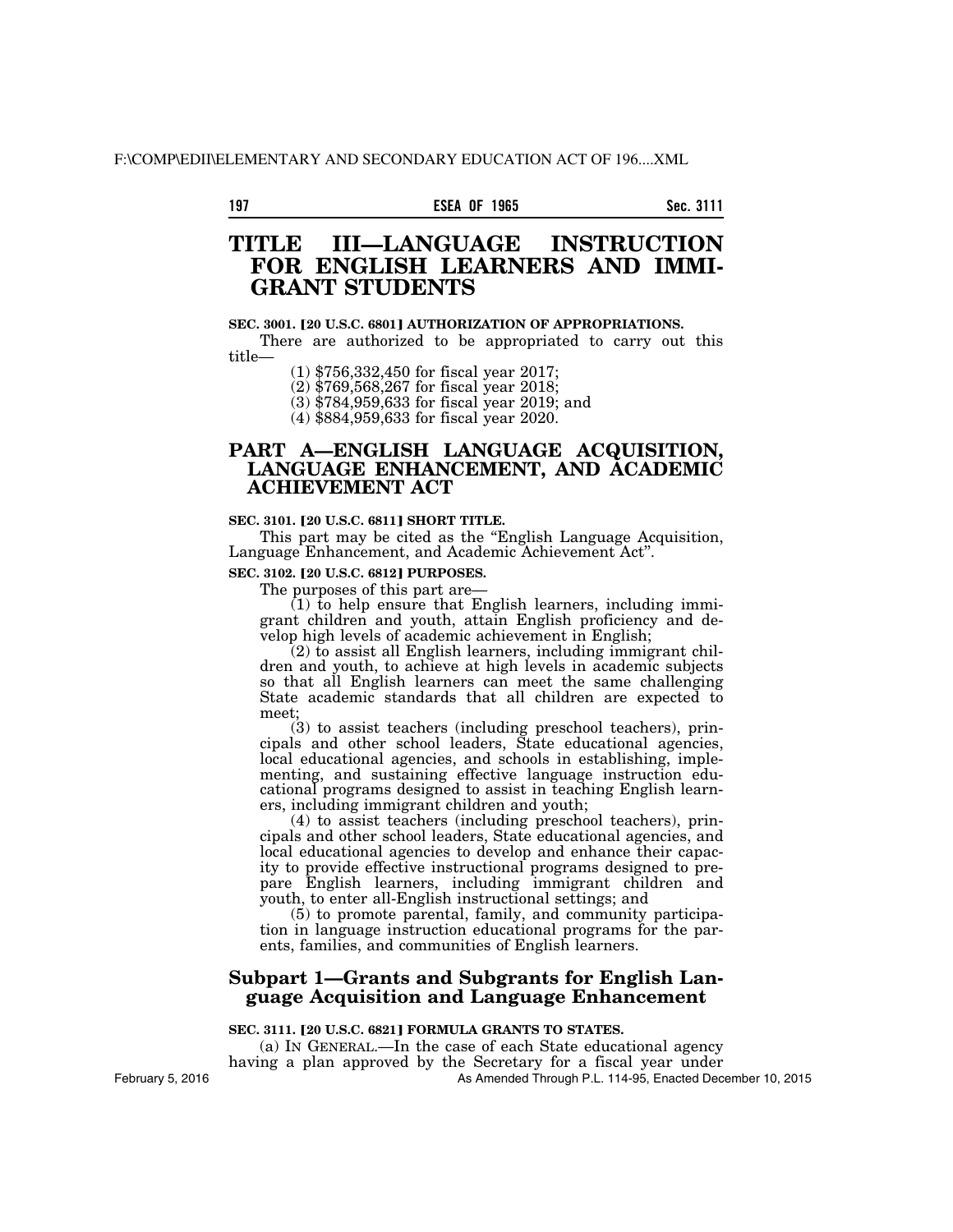section 3113, the Secretary shall make a grant for the year to the agency for the purposes specified in subsection (b). The grant shall consist of the allotment determined for the State educational agency under subsection (c).<br>(b) USE OF FUNDS.-

(1) SUBGRANTS TO ELIGIBLE ENTITIES.—The Secretary may make a grant under subsection (a) only if the State educational agency involved agrees to expend at least 95 percent of the State educational agency's allotment under subsection (c) for a fiscal year—

(A) to award subgrants, from allocations under section 3114, to eligible entities to carry out the activities described in section 3115 (other than subsection (e)); and

(B) to award subgrants under section  $3114(d)(1)$  to eligible entities that are described in that section to carry out the activities described in section 3115(e).

(2) STATE ACTIVITIES.—Subject to paragraph (3), each State educational agency receiving a grant under subsection (a) may reserve not more than 5 percent of the agency's allotment under subsection (c) to carry out one or more of the following activities:

(A) Establishing and implementing, with timely and meaningful consultation with local educational agencies representing the geographic diversity of the State, standardized statewide entrance and exit procedures, including a requirement that all students who may be English learners are assessed for such status within 30 days of enrollment in a school in the State.

(B) Providing effective teacher and principal preparation, effective professional development activities, and other effective activities related to the education of English learners, which may include assisting teachers, principals, and other educators in—

(i) meeting State and local certification and licensing requirements for teaching English learners; and

(ii) improving teaching skills in meeting the diverse needs of English learners, including how to implement effective programs and curricula on teaching English learners.

(C) Planning, evaluation, administration, and interagency coordination related to the subgrants referred to in paragraph (1).

(D) Providing technical assistance and other forms of assistance to eligible entities that are receiving subgrants from a State educational agency under this subpart, including assistance in—

(i) identifying and implementing effective language instruction educational programs and curricula for teaching English learners;

(ii) helping English learners meet the same challenging State academic standards that all children are expected to meet;

(iii) identifying or developing, and implementing, measures of English proficiency; and

As Amended Through P.L. 114-95, Enacted December 10, 2015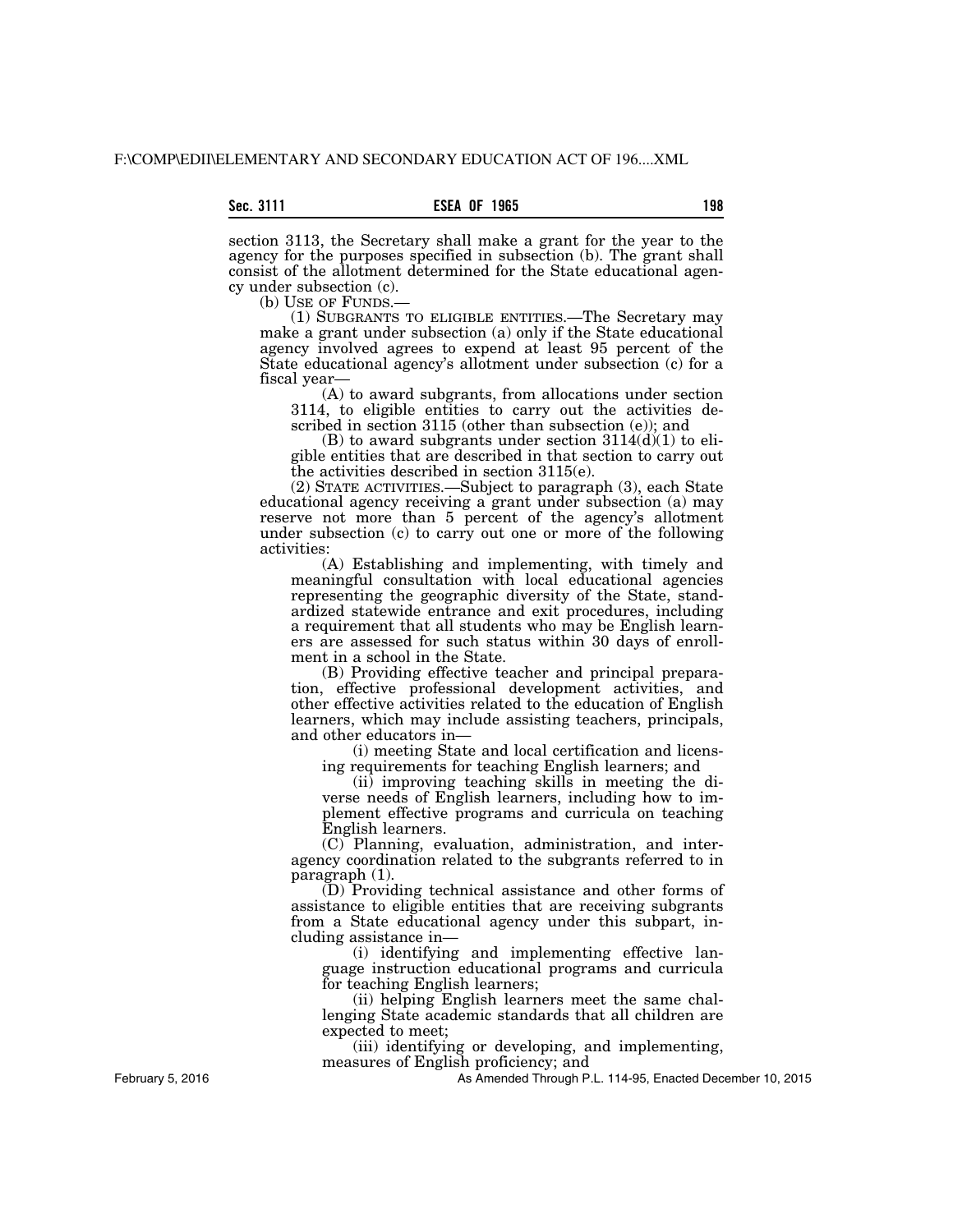## **199 Sec. 3111 ESEA OF 1965**

(iv) strengthening and increasing parent, family, and community engagement in programs that serve English learners.

(E) Providing recognition, which may include providing financial awards, to recipients of subgrants under section 3115 that have significantly improved the achievement and progress of English learners in meeting—

(i) the State-designed long-term goals established under section  $1111(c)(4)(A)(ii)$ , including measurements of interim progress towards meeting such goals, based on the State's English language proficiency assessment under section 1111(b)(2)(G); and

(ii) the challenging State academic standards.

(3) DIRECT ADMINISTRATIVE EXPENSES.—From the amount reserved under paragraph (2), a State educational agency may use not more than 50 percent of such amount or \$175,000, whichever is greater, for the planning and direct administrative costs of carrying out paragraphs  $(1)$  and  $(2)$ .

(c) RESERVATIONS AND ALLOTMENTS.—

(1) RESERVATIONS.—From the amount appropriated under section 3001 for each fiscal year, the Secretary shall reserve—

(A) 0.5 percent or  $\$5,000,000$  of such amount, whichever is greater, for payments to eligible entities that are defined under section 3112(a) for activities, approved by the Secretary, consistent with this subpart;

(B) 0.5 percent of such amount for payments to outlying areas, to be allotted in accordance with their respective needs for assistance under this subpart, as determined by the Secretary, for activities, approved by the Secretary, consistent with this subpart; and

(C) 6.5 percent of such amount for national activities under sections 3131 and 3202, except that not more than \$2,000,000 of such amount may be reserved for the National Clearinghouse for English Language Acquisition and Language Instruction Educational Programs described in section 3202.

(2) STATE ALLOTMENTS.—

(A) IN GENERAL.—Except as provided in subparagraph (B), from the amount appropriated under section 3001 for each fiscal year that remains after making the reservations under paragraph (1), the Secretary shall allot to each State educational agency having a plan approved under section 3113(c)—

(i) an amount that bears the same relationship to 80 percent of the remainder as the number of English learners in the State bears to the number of English learners in all States, as determined in accordance with paragraph  $(3)(A)$ ; and

(ii) an amount that bears the same relationship to 20 percent of the remainder as the number of immigrant children and youth in the State bears to the number of such children and youth in all States, as determined in accordance with paragraph (3)(B).

As Amended Through P.L. 114-95, Enacted December 10, 2015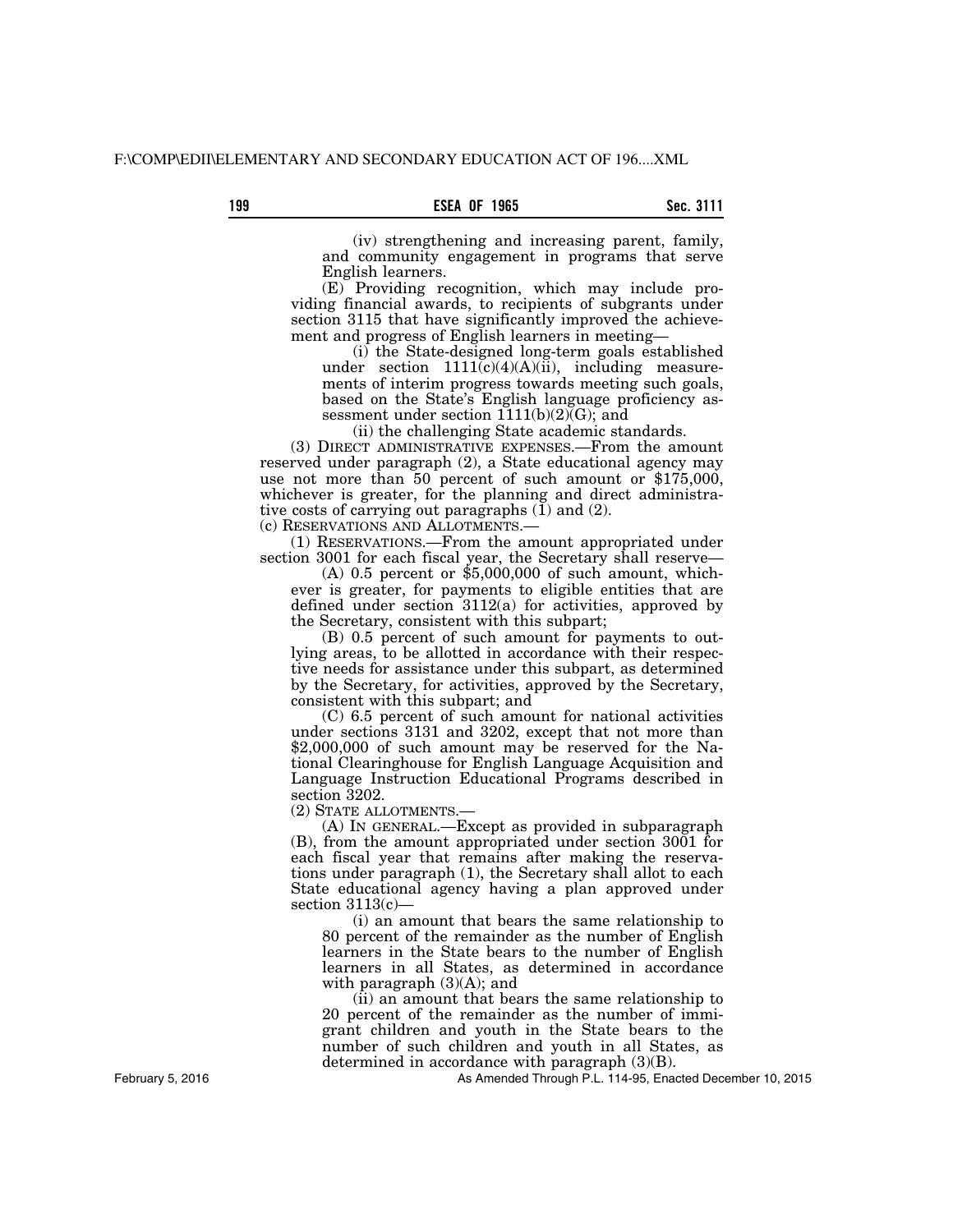(B) MINIMUM ALLOTMENTS.—No State educational agency shall receive an allotment under this paragraph that is less than \$500,000.

(C) REALLOTMENT.—If any State educational agency described in subparagraph (A) does not submit a plan to the Secretary for a fiscal year, or submits a plan (or any amendment to a plan) that the Secretary, after reasonable notice and opportunity for a hearing, determines does not satisfy the requirements of this subpart, the Secretary-

(i) shall endeavor to make the State's allotment available on a competitive basis to specially qualified agencies within the State to satisfy the requirements of section 3115 (and any additional requirements that the Secretary may impose), consistent with the purposes of such section, and to carry out required and authorized activities under such section; and

(ii) shall reallot any portion of such allotment remaining after the application of clause (i) to the remaining State educational agencies in accordance with subparagraph (A).

(D) SPECIAL RULE FOR PUERTO RICO.—The total amount allotted to Puerto Rico for any fiscal year under subparagraph (A) shall not exceed 0.5 percent of the total amount allotted to all States for that fiscal year.

(3) USE OF DATA FOR DETERMINATIONS.—In making State allotments under paragraph (2) for each fiscal year, the Secretary shall—

(A) determine the number of English learners in a State and in all States, using the most accurate, up-to-date data, which shall be—

(i) data available from the American Community Survey conducted by the Department of Commerce, which may be multiyear estimates;

(ii) the number of students being assessed for English language proficiency, based on the State's English language proficiency assessment under section  $1111(b)(2)(G)$ , which may be multiyear estimates; or

(iii) a combination of data available under clauses (i) and (ii); and

(B) determine the number of immigrant children and youth in the State and in all States based only on data available from the American Community Survey conducted by the Department of Commerce, which may be multiyear estimates.

#### SEC. 3112. [20 U.S.C. 6822] NATIVE AMERICAN AND ALASKA NATIVE **CHILDREN IN SCHOOL.**

(a) ELIGIBLE ENTITIES.—For the purpose of carrying out programs under this part for individuals served by elementary schools, secondary schools, and postsecondary schools operated predominately for Native American children (including Alaska Native children), the following shall be considered to be an eligible entity:

(1) An Indian tribe.

(2) A tribally sanctioned educational authority.

As Amended Through P.L. 114-95, Enacted December 10, 2015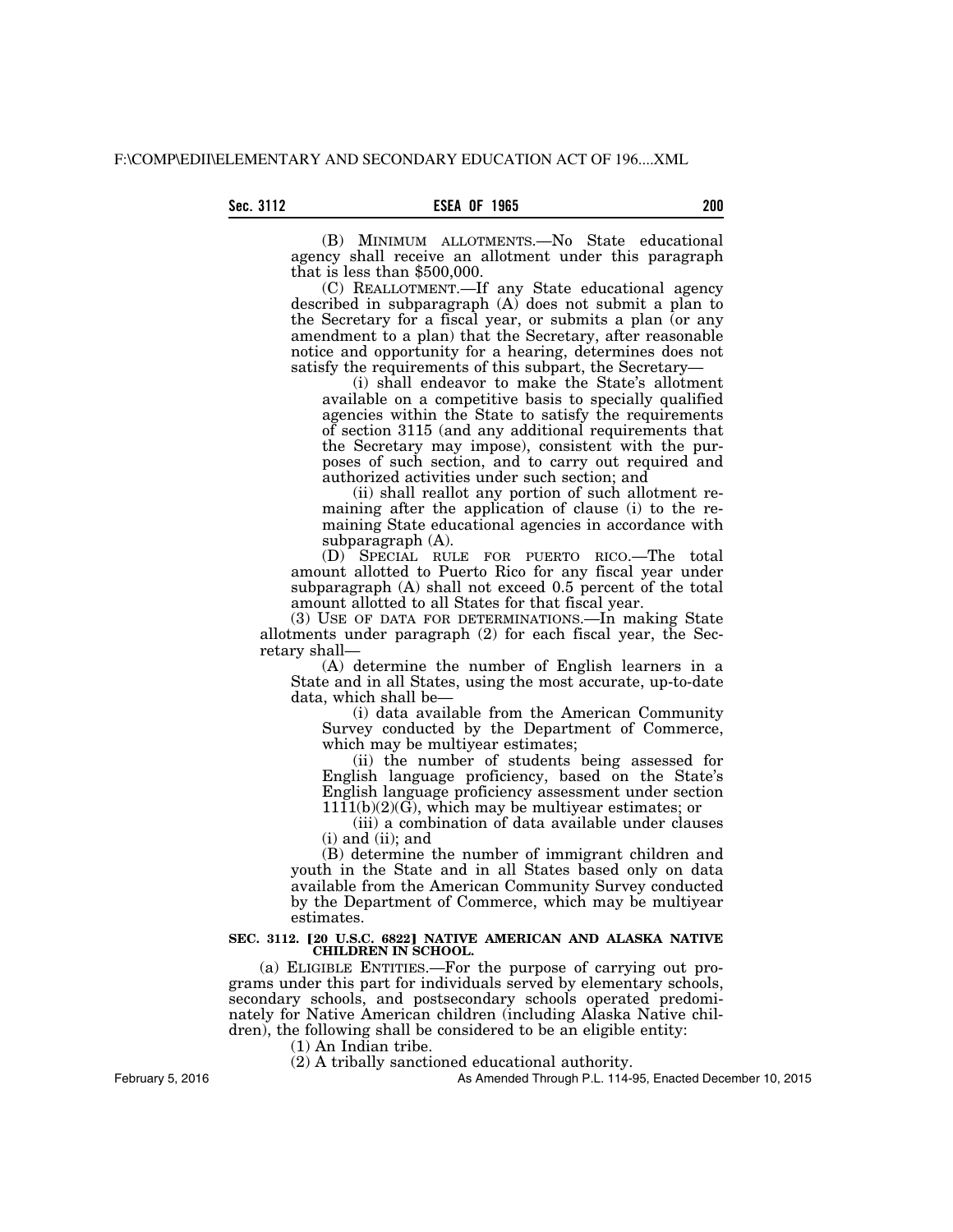(3) A Native Hawaiian or Native American Pacific Islander native language educational organization.

(4) An elementary school or secondary school that is operated or funded by the Bureau of Indian Education, or a consortium of such schools.

(5) An elementary school or secondary school operated under a contract with or grant from the Bureau of Indian Education, in consortium with another such school or a tribal or community organization.

(6) An elementary school or secondary school operated by the Bureau of Indian Education and an institution of higher education, in consortium with an elementary school or secondary school operated under a contract with or grant from the Bureau of Indian Education or a tribal or community organization.

(b) SUBMISSION OF APPLICATIONS FOR ASSISTANCE.—Notwithstanding any other provision of this part, an entity that is considered to be an eligible entity under subsection (a), and that desires to receive Federal financial assistance under this subpart, shall submit an application to the Secretary.

(c) SPECIAL RULE.—An eligible entity described in subsection (a) that receives Federal financial assistance pursuant to this section shall not be eligible to receive a subgrant under section 3114.

#### **SEC. 3113. [20 U.S.C. 6823] STATE AND SPECIALLY QUALIFIED AGENCY PLANS.**

(a) PLAN REQUIRED.—Each State educational agency and specially qualified agency desiring a grant under this subpart shall submit a plan to the Secretary at such time and in such manner as the Secretary may require.

(b) CONTENTS.—Each plan submitted under subsection (a) shall—

(1) describe the process that the agency will use in awarding subgrants to eligible entities under section  $3114\left(\frac{d}{1}\right);$ 

(2) describe how the agency will establish and implement, with timely and meaningful consultation with local educational agencies representing the geographic diversity of the State, standardized, statewide entrance and exit procedures, including an assurance that all students who may be English learners are assessed for such status within 30 days of enrollment in a school in the State;

(3) provide an assurance that—

(A) the agency will ensure that eligible entities receiving a subgrant under this subpart comply with the requirement in section  $1111(b)(2)(B)(ix)$  regarding assessment of English learners in English;

(B) the agency will ensure that eligible entities receiving a subgrant under this subpart annually assess the English proficiency of all English learners participating in a program funded under this subpart, consistent with section  $1111(b)(2)(G);$ 

(C) in awarding subgrants under section 3114, the agency will address the needs of school systems of all sizes and in all geographic areas, including school systems with rural and urban schools;

As Amended Through P.L. 114-95, Enacted December 10, 2015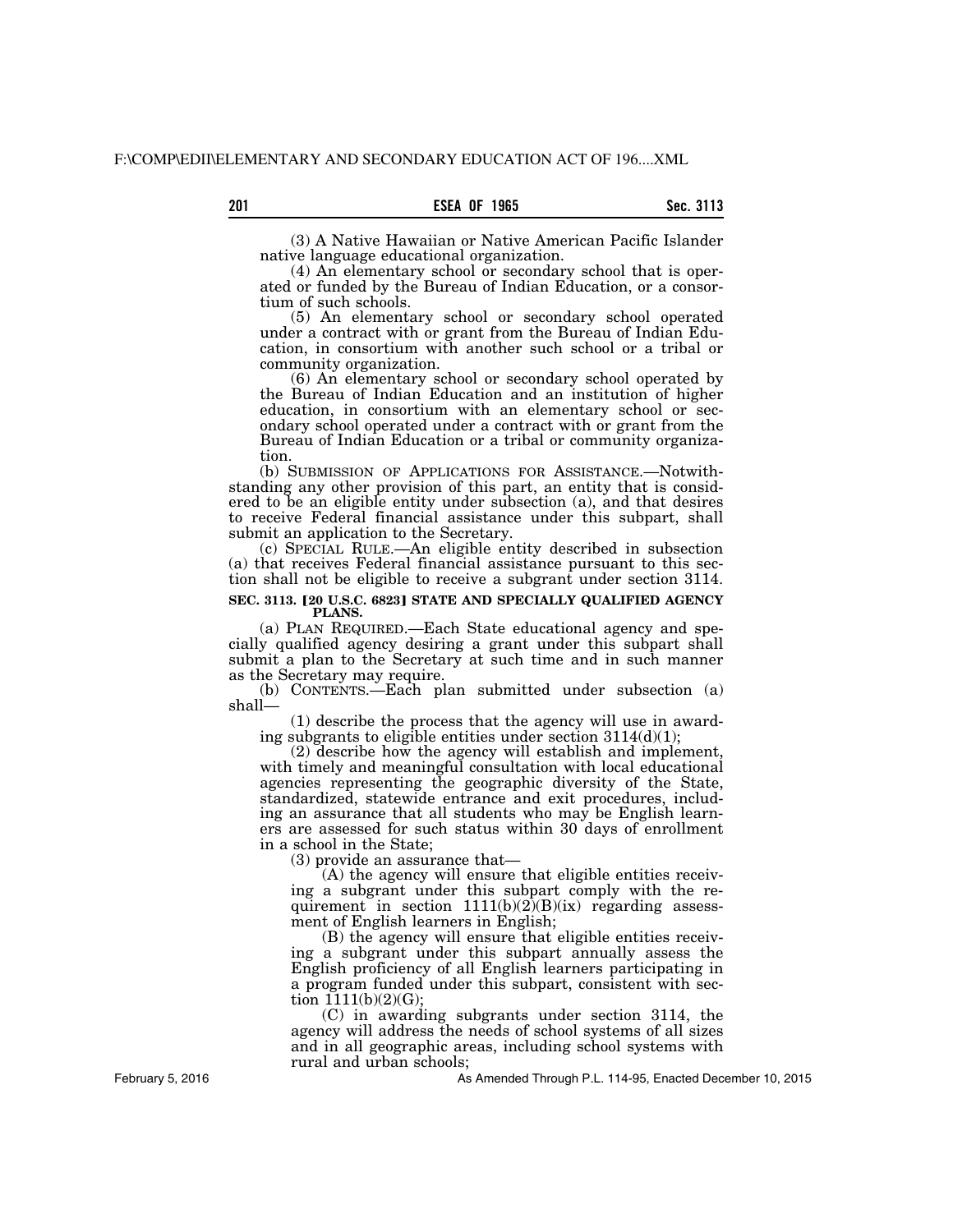(D) subgrants to eligible entities under section  $3114(d)(1)$  will be of sufficient size and scope to allow such entities to carry out effective language instruction educational programs for English learners;

(E) the agency will require an eligible entity receiving a subgrant under this subpart to use the subgrant in ways that will build such recipient's capacity to continue to offer effective language instruction educational programs that assist English learners in meeting challenging State academic standards;

(F) the agency will monitor each eligible entity receiving a subgrant under this subpart for compliance with applicable Federal fiscal requirements; and

(G) the plan has been developed in consultation with local educational agencies, teachers, administrators of programs implemented under this subpart, parents of English learners, and other relevant stakeholders;

(4) describe how the agency will coordinate its programs and activities under this subpart with other programs and activities under this Act and other Acts, as appropriate;

(5) describe how each eligible entity will be given the flexibility to teach English learners—

(A) using a high-quality, effective language instruction curriculum for teaching English learners; and

(B) in the manner the eligible entity determines to be the most effective;

(6) describe how the agency will assist eligible entities in meeting—

(A) the State-designed long-term goals established under section  $1111(c)(4)(A)(ii)$ , including measurements of interim progress towards meeting such goals, based on the State's English language proficiency assessment under section  $1111(\overline{b})(2)(G)$ ; and

(B) the challenging State academic standards;

(7) describe how the agency will meet the unique needs of children and youth in the State being served through the reservation of funds under section 3114(d); and

(8) describe—

(A) how the agency will monitor the progress of each eligible entity receiving a subgrant under this subpart in helping English learners achieve English proficiency; and

(B) the steps the agency will take to further assist eligible entities if the strategies funded under this subpart are not effective, such as providing technical assistance and modifying such strategies.

(c) APPROVAL.—The Secretary, after using a peer review process, shall approve a plan submitted under subsection (a) if the plan meets the requirements of this section.

(d) DURATION OF PLAN.

(1) IN GENERAL.—Each plan submitted by a State educational agency or specially qualified agency and approved under subsection (c) shall—

(A) remain in effect for the duration of the agency's participation under this subpart; and

As Amended Through P.L. 114-95, Enacted December 10, 2015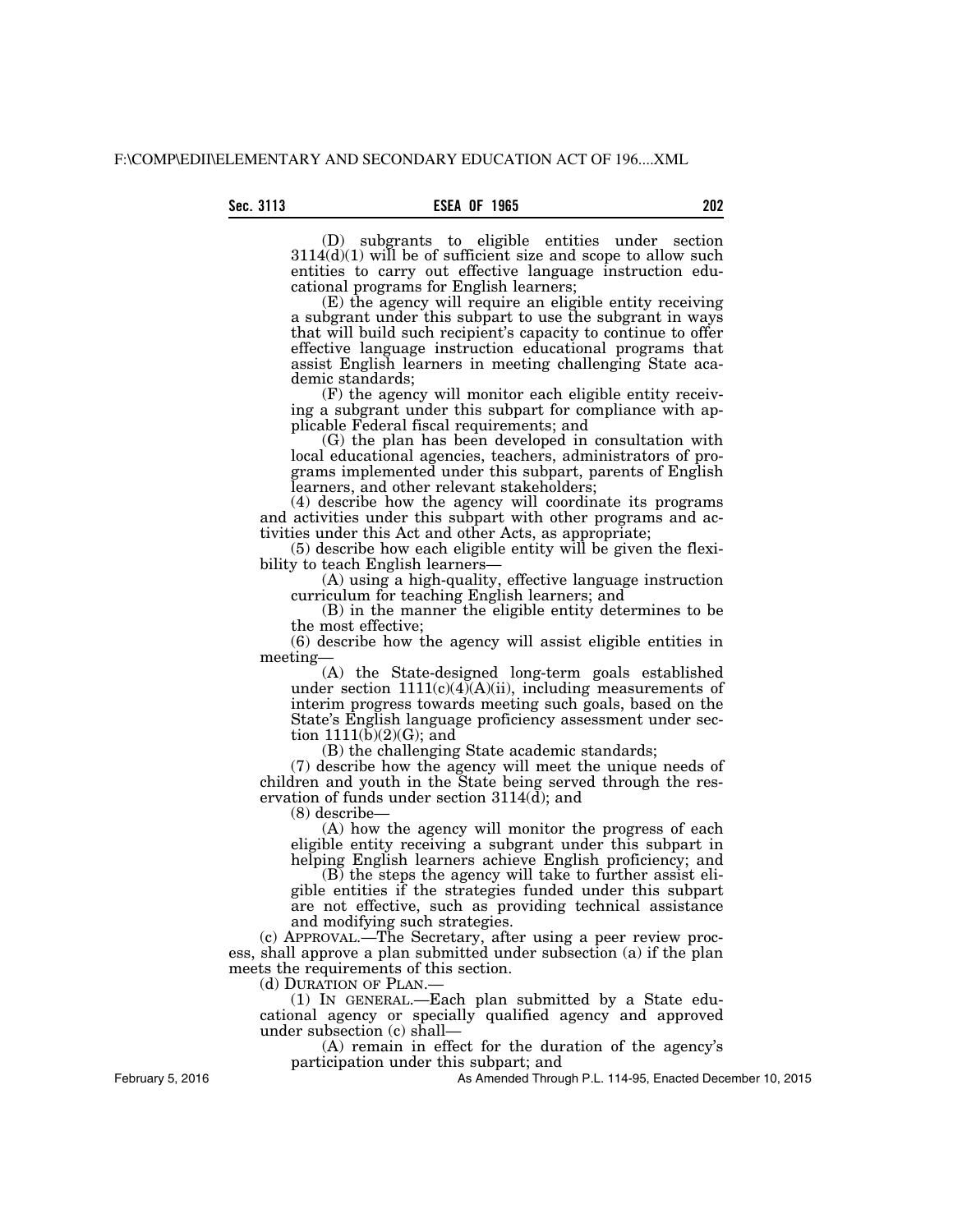(B) be periodically reviewed and revised by the agency, as necessary, to reflect changes to the agency's strategies and programs carried out under this subpart.

(2) ADDITIONAL INFORMATION.—

(A) AMENDMENTS.—If the State educational agency or specially qualified agency amends the plan, the agency shall submit such amendment to the Secretary.

(B) APPROVAL.—The Secretary shall approve such amendment to an approved plan, unless the Secretary determines that the amendment will result in the agency not meeting the requirements, or fulfilling the purposes, of this subpart.

(e) CONSOLIDATED PLAN.—A plan submitted under subsection (a) may be submitted as part of a consolidated plan under section 8302.

(f) SECRETARY ASSISTANCE.—The Secretary shall provide technical assistance, if requested by the State, in the development of English proficiency standards and assessments.

#### **SEC. 3114. [20 U.S.C. 6824] WITHIN-STATE ALLOCATIONS.**

(a) IN GENERAL.—After making the reservation required under subsection  $(d)(1)$ , each State educational agency receiving a grant under section  $3111(c)(2)$  shall award subgrants for a fiscal year by allocating in a timely manner to each eligible entity in the State having a plan approved under section 3116 an amount that bears the same relationship to the amount received under the grant and remaining after making such reservation as the population of English learners in schools served by the eligible entity bears to the population of English learners in schools served by all eligible entities in the State.

(b) LIMITATION.—A State educational agency shall not award a subgrant from an allocation made under subsection (a) if the amount of such subgrant would be less than \$10,000.

(c) REALLOCATION.—Whenever a State educational agency determines that an amount from an allocation made to an eligible entity under subsection (a) for a fiscal year will not be used by the entity for the purpose for which the allocation was made, the agency shall, in accordance with such rules as it determines to be appropriate, reallocate such amount, consistent with such subsection, to other eligible entities in the State that the agency determines will use the amount to carry out that purpose.

(d) REQUIRED RESERVATION.—A State educational agency receiving a grant under this subpart for a fiscal year—

 $(1)$  shall reserve not more than 15 percent of the agency's allotment under section  $3111(c)(2)$  to award subgrants to eligible entities in the State that have experienced a significant increase, as compared to the average of the 2 preceding fiscal years, in the percentage or number of immigrant children and youth, who have enrolled, during the fiscal year for which the subgrant is made, in public and nonpublic elementary schools and secondary schools in the geographic areas under the jurisdiction of, or served by, such entities; and

 $(2)$  in awarding subgrants under paragraph  $(1)$ —

As Amended Through P.L. 114-95, Enacted December 10, 2015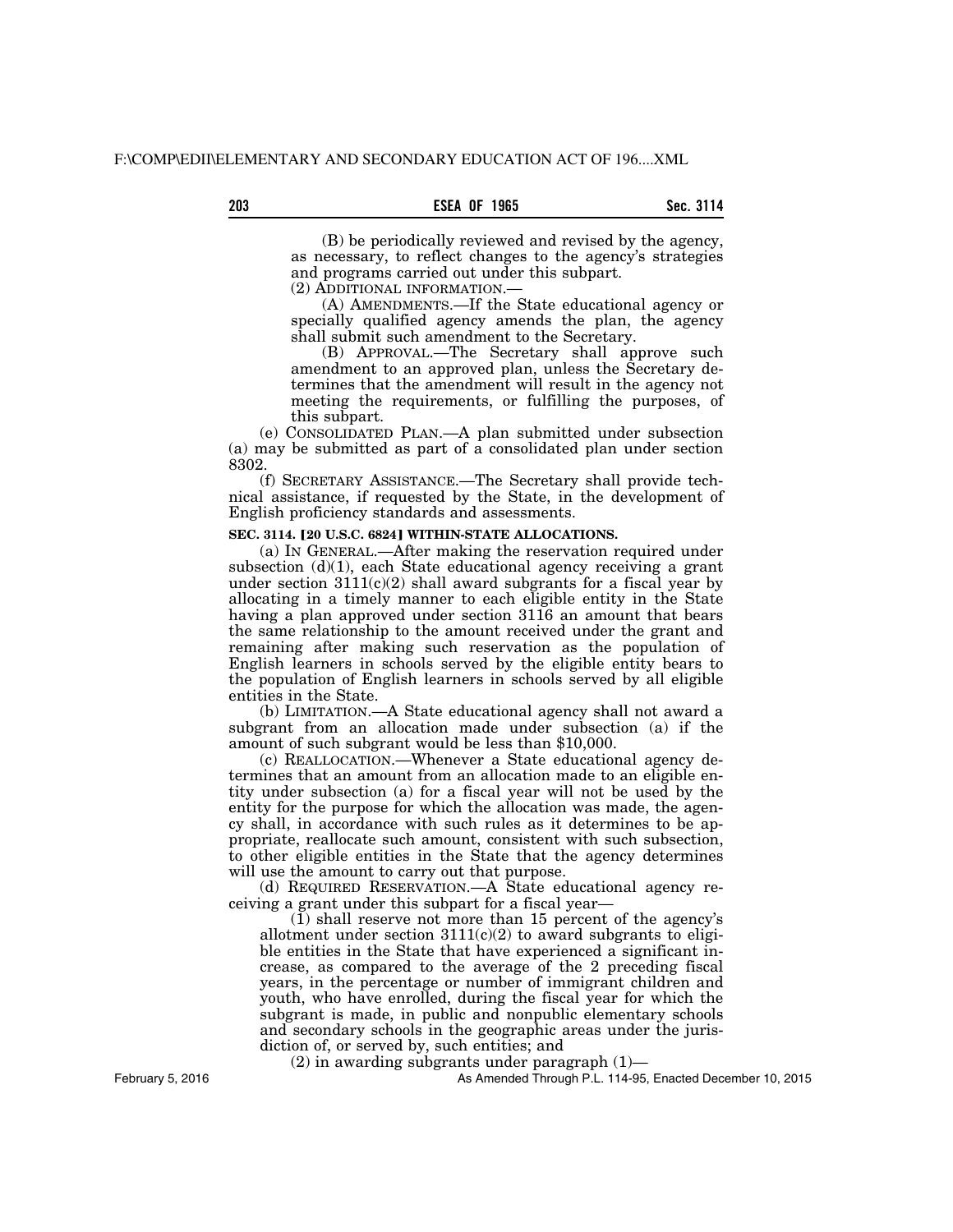## **Sec. 3115 ESEA OF 1965 204**

(A) shall equally consider eligible entities that satisfy the requirement of such paragraph but have limited or no experience in serving immigrant children and youth; and

(B) shall consider the quality of each local plan under section 3116 and ensure that each subgrant is of sufficient size and scope to meet the purposes of this part.

## **SEC. 3115. [20 U.S.C. 6825] SUBGRANTS TO ELIGIBLE ENTITIES.**

(a) PURPOSES OF SUBGRANTS.—A State educational agency may make a subgrant to an eligible entity from funds received by the agency under this subpart only if the entity agrees to expend the funds to improve the education of English learners by assisting the children to learn English and meet the challenging State academic standards. In carrying out activities with such funds, the eligible entity shall use effective approaches and methodologies for teaching English learners and immigrant children and youth for the following purposes:

(1) Developing and implementing new language instruction educational programs and academic content instructional programs for English learners and immigrant children and youth, including early childhood education programs, elementary school programs, and secondary school programs.

(2) Carrying out highly focused, innovative, locally designed activities to expand or enhance existing language instruction educational programs and academic content instructional programs for English learners and immigrant children and youth.

(3) Implementing, within an individual school, schoolwide programs for restructuring, reforming, and upgrading all relevant programs, activities, and operations relating to language instruction educational programs and academic content instruction for English learners and immigrant children and youth.

(4) Implementing, within the entire jurisdiction of a local educational agency, agencywide programs for restructuring, reforming, and upgrading all relevant programs, activities, and operations relating to language instruction educational programs and academic content instruction for English learners and immigrant children and youth.

(b) DIRECT ADMINISTRATIVE EXPENSES.—Each eligible entity receiving funds under section 3114(a) for a fiscal year may use not more than 2 percent of such funds for the cost of administering this subpart.

(c) REQUIRED SUBGRANTEE ACTIVITIES.—An eligible entity receiving funds under section 3114(a) shall use the funds—

(1) to increase the English language proficiency of English learners by providing effective language instruction educational programs that meet the needs of English learners and demonstrate success in increasing—

(A) English language proficiency; and

(B) student academic achievement;

(2) to provide effective professional development to classroom teachers (including teachers in classroom settings that are not the settings of language instruction educational pro-

As Amended Through P.L. 114-95, Enacted December 10, 2015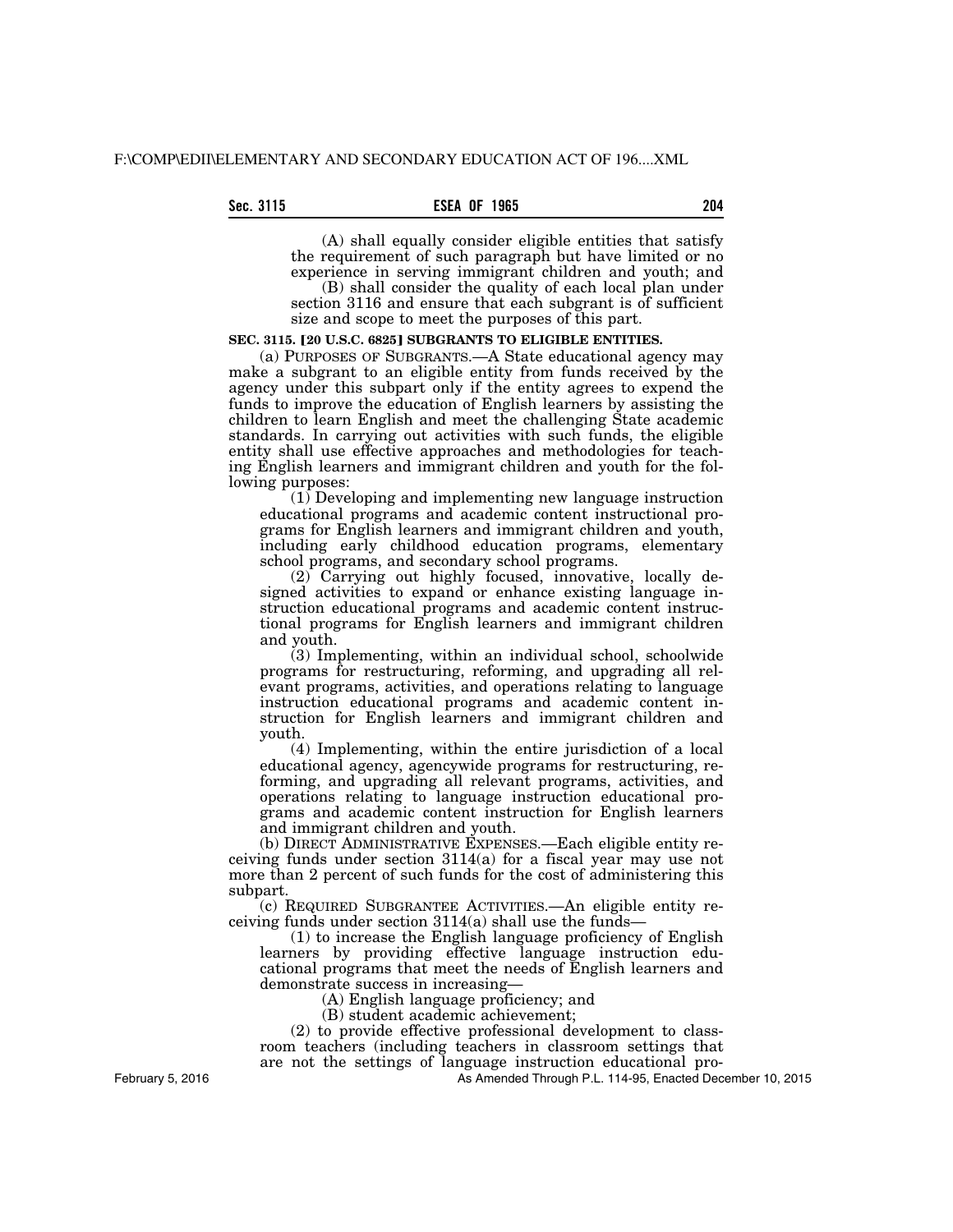grams), principals and other school leaders, administrators, and other school or community-based organizational personnel, that is—

(A) designed to improve the instruction and assessment of English learners;

(B) designed to enhance the ability of such teachers, principals, and other school leaders to understand and implement curricula, assessment practices and measures, and instructional strategies for English learners;

(C) effective in increasing children's English language proficiency or substantially increasing the subject matter knowledge, teaching knowledge, and teaching skills of such teachers; and

(D) of sufficient intensity and duration (which shall not include activities such as 1-day or short-term workshops and conferences) to have a positive and lasting impact on the teachers' performance in the classroom, except that this subparagraph shall not apply to an activity that is one component of a long-term, comprehensive professional development plan established by a teacher and the teacher's supervisor based on an assessment of the needs of the teacher, the supervisor, the students of the teacher, and any local educational agency employing the teacher, as appropriate; and

(3) to provide and implement other effective activities and strategies that enhance or supplement language instruction educational programs for English learners, which—

(A) shall include parent, family, and community engagement activities; and

(B) may include strategies that serve to coordinate and align related programs.

(d) AUTHORIZED SUBGRANTEE ACTIVITIES.—Subject to subsection (c), an eligible entity receiving funds under section 3114(a) may use the funds to achieve any of the purposes described in subsection (a) by undertaking 1 or more of the following activities:

(1) Upgrading program objectives and effective instructional strategies.

(2) Improving the instructional program for English learners by identifying, acquiring, and upgrading curricula, instructional materials, educational software, and assessment procedures.

(3) Providing to English learners—

(A) tutorials and academic or career and technical education; and

(B) intensified instruction, which may include materials in a language that the student can understand, interpreters, and translators.

(4) Developing and implementing effective preschool, elementary school, or secondary school language instruction educational programs that are coordinated with other relevant programs and services.

(5) Improving the English language proficiency and academic achievement of English learners.

As Amended Through P.L. 114-95, Enacted December 10, 2015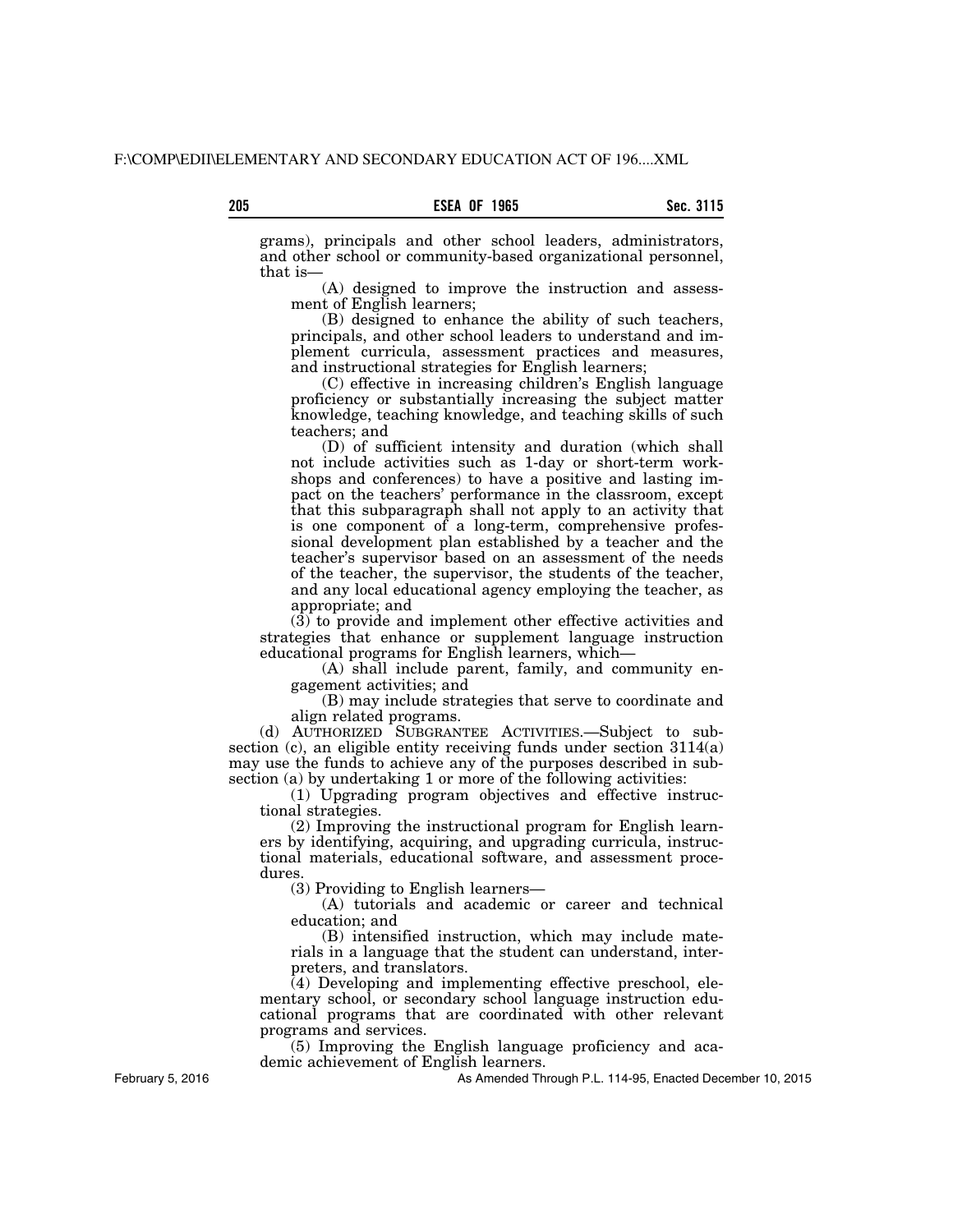(6) Providing community participation programs, family literacy services, and parent and family outreach and training activities to English learners and their families—

(A) to improve the English language skills of English learners; and

(B) to assist parents and families in helping their children to improve their academic achievement and becoming active participants in the education of their children.

(7) Improving the instruction of English learners, which may include English learners with a disability, by providing for—

(A) the acquisition or development of educational technology or instructional materials;

(B) access to, and participation in, electronic networks for materials, training, and communication; and

(C) incorporation of the resources described in subparagraphs  $(\overline{A})$  and  $(B)$  into curricula and programs, such as those funded under this subpart.

(8) Offering early college high school or dual or concurrent enrollment programs or courses designed to help English learners achieve success in postsecondary education.

(9) Carrying out other activities that are consistent with the purposes of this section.

(e) ACTIVITIES BY AGENCIES EXPERIENCING SUBSTANTIAL IN-CREASES IN IMMIGRANT CHILDREN AND YOUTH.—

(1) IN GENERAL.—An eligible entity receiving funds under section 3114(d)(1) shall use the funds to pay for activities that provide enhanced instructional opportunities for immigrant children and youth, which may include—

(A) family literacy, parent and family outreach, and training activities designed to assist parents and families to become active participants in the education of their children;

(B) recruitment of, and support for, personnel, including teachers and paraprofessionals who have been specifically trained, or are being trained, to provide services to immigrant children and youth;

(C) provision of tutorials, mentoring, and academic or career counseling for immigrant children and youth;

(D) identification, development, and acquisition of curricular materials, educational software, and technologies to be used in the program carried out with awarded funds;

(E) basic instructional services that are directly attributable to the presence of immigrant children and youth in the local educational agency involved, including the payment of costs of providing additional classroom supplies, costs of transportation, or such other costs as are directly attributable to such additional basic instructional services;

(F) other instructional services that are designed to assist immigrant children and youth to achieve in elementary schools and secondary schools in the United States, such as programs of introduction to the educational system and civics education; and

As Amended Through P.L. 114-95, Enacted December 10, 2015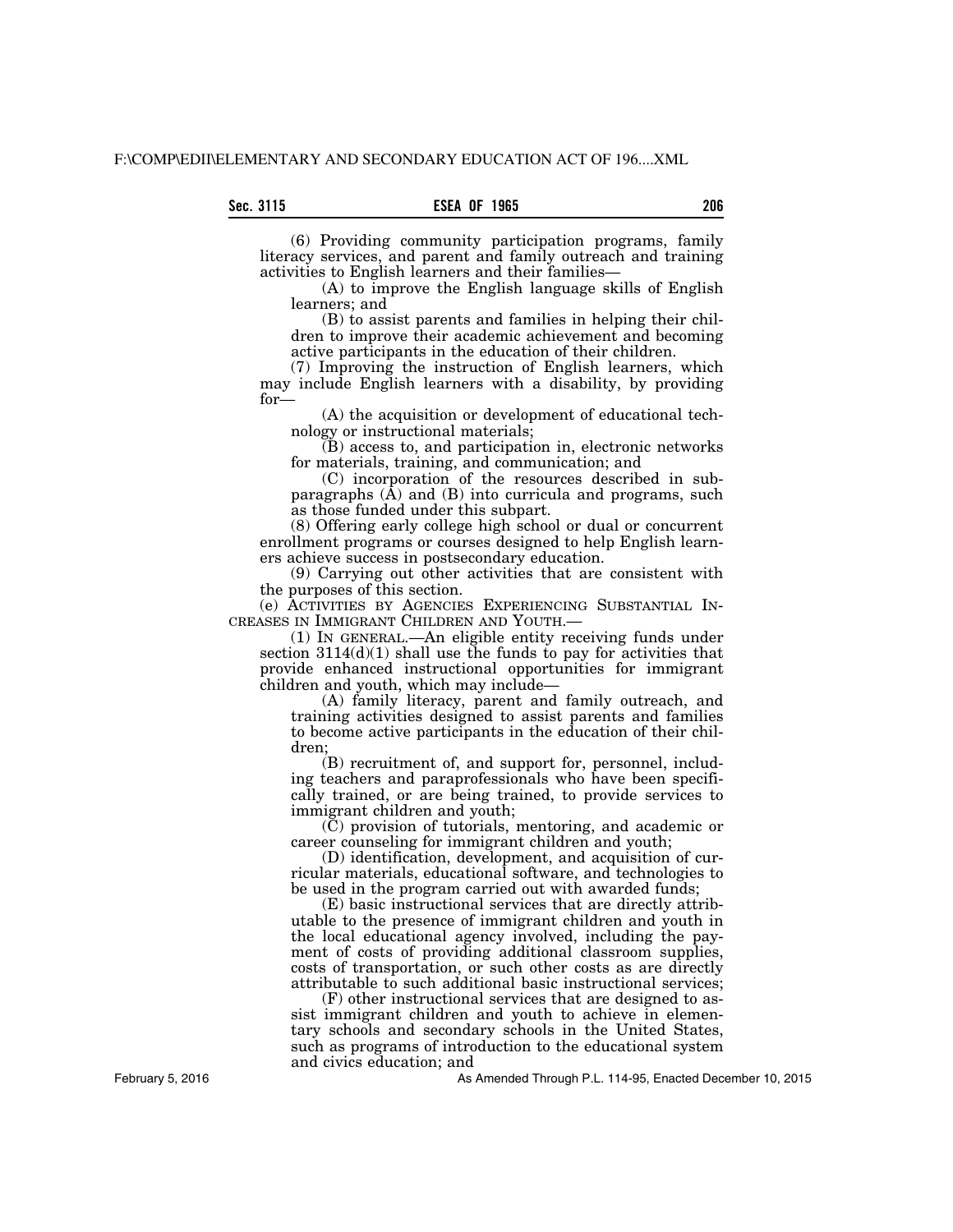## **207 Sec. 3116 ESEA OF 1965**

(G) activities, coordinated with community-based organizations, institutions of higher education, private sector entities, or other entities with expertise in working with immigrants, to assist parents and families of immigrant children and youth by offering comprehensive community services.

(2) DURATION OF SUBGRANTS.—The duration of a subgrant made by a State educational agency under section  $3114(d)(1)$ shall be determined by the agency in its discretion.

(f) SELECTION OF METHOD OF INSTRUCTION.—

(1) IN GENERAL.—To receive a subgrant from a State educational agency under this subpart, an eligible entity shall select one or more methods or forms of effective instruction to be used in the programs and activities undertaken by the entity to assist English learners to attain English language proficiency and meet challenging State academic standards.

(2) CONSISTENCY.—The selection described in paragraph (1) shall be consistent with sections 3124 through 3126.

(g) SUPPLEMENT, NOT SUPPLANT.—Federal funds made available under this subpart shall be used so as to supplement the level of Federal, State, and local public funds that, in the absence of such availability, would have been expended for programs for English learners and immigrant children and youth and in no case to supplant such Federal, State, and local public funds.

## **SEC. 3116. [20 U.S.C. 6826] LOCAL PLANS.**

(a) PLAN REQUIRED.—Each eligible entity desiring a subgrant from the State educational agency under section 3114 shall submit a plan to the State educational agency at such time, in such manner, and containing such information as the State educational agency may require.

(b) CONTENTS.—Each plan submitted under subsection (a) shall—

(1) describe the effective programs and activities, including language instruction educational programs, proposed to be developed, implemented, and administered under the subgrant that will help English learners increase their English language proficiency and meet the challenging State academic standards;

(2) describe how the eligible entity will ensure that elementary schools and secondary schools receiving funds under this subpart assist English learners in—

(A) achieving English proficiency based on the State's English language proficiency assessment under section  $1111(b)(2)(G)$ , consistent with the State's long-term goals, as described in section  $1111(c)(4)(A)(ii)$ ; and

(B) meeting the challenging State academic standards; (3) describe how the eligible entity will promote parent, family, and community engagement in the education of English learners;

(4) contain assurances that—

(A) each local educational agency that is included in the eligible entity is complying with section 1112(e) prior

As Amended Through P.L. 114-95, Enacted December 10, 2015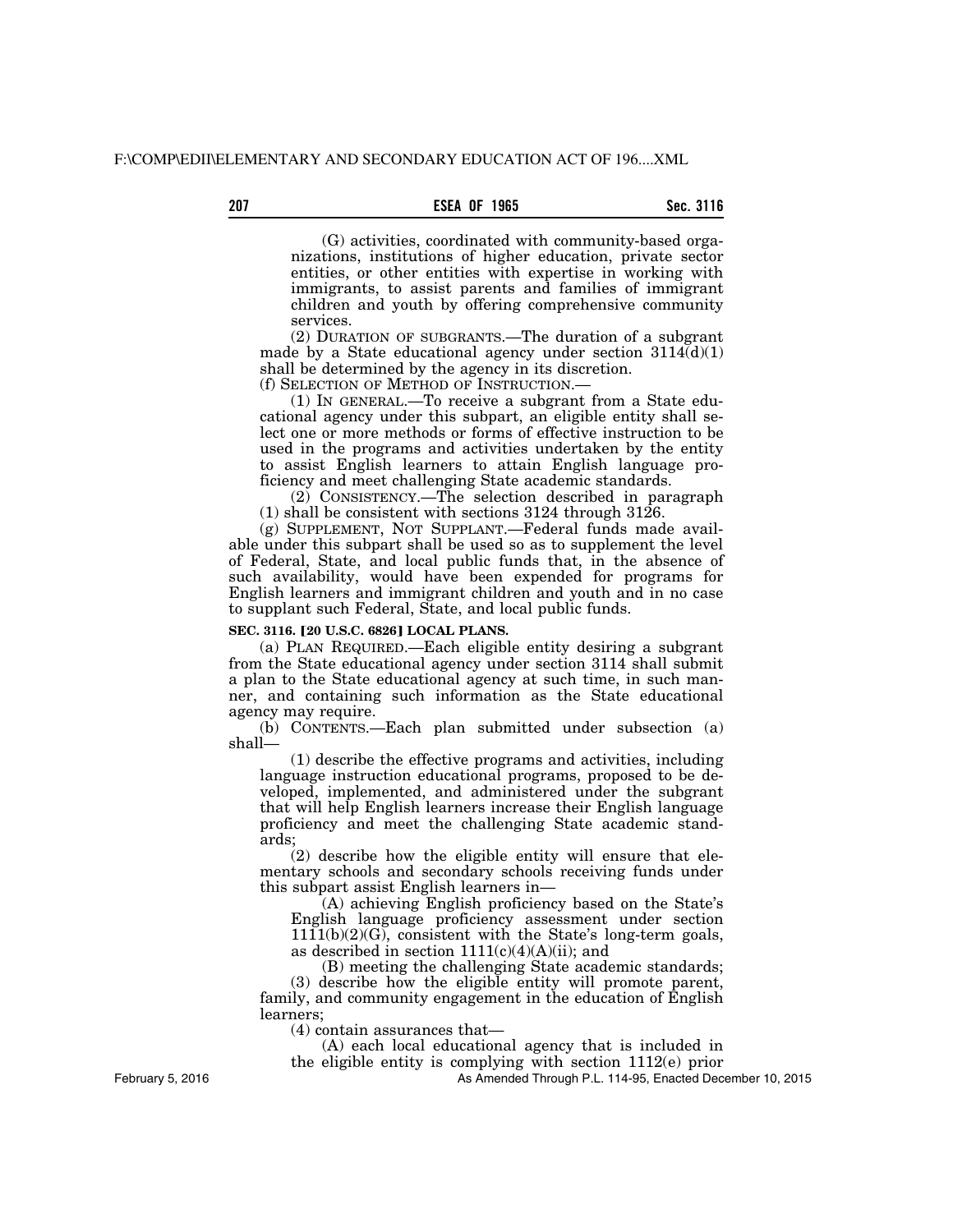to, and throughout, each school year as of the date of application;

(B) the eligible entity is not in violation of any State law, including State constitutional law, regarding the education of English learners, consistent with sections 3125 and 3126;

(C) the eligible entity consulted with teachers, researchers, school administrators, parents and family members, community members, public or private entities, and institutions of higher education, in developing and implementing such plan; and

(D) the eligible entity will, if applicable, coordinate activities and share relevant data under the plan with local Head Start and Early Head Start agencies, including migrant and seasonal Head Start agencies, and other early childhood education providers.

(c) TEACHER ENGLISH FLUENCY.—Each eligible entity receiving a subgrant under section 3114 shall include in its plan a certification that all teachers in any language instruction educational program for English learners that is, or will be, funded under this part are fluent in English and any other language used for instruction, including having written and oral communications skills.

## **Subpart 2—Accountability and Administration**

#### **SEC. 3121. [20 U.S.C. 6841] REPORTING.**

(a) IN GENERAL.—Each eligible entity that receives a subgrant from a State educational agency under subpart 1 shall provide such agency, at the conclusion of every second fiscal year during which the subgrant is received, with a report, in a form prescribed by the agency, on the activities conducted and children served under such subpart that includes—

(1) a description of the programs and activities conducted by the entity with funds received under subpart 1 during the 2 immediately preceding fiscal years, which shall include a description of how such programs and activities supplemented programs funded primarily with State or local funds;

(2) the number and percentage of English learners in the programs and activities who are making progress toward achieving English language proficiency, as described in section  $1111(c)(4)(A)(ii)$ , in the aggregate and disaggregated, at a minimum, by English learners with a disability;

 $(3)$  the number and percentage of English learners in the programs and activities attaining English language proficiency based on State English language proficiency standards established under section  $1111(b)(1)(G)$  by the end of each school year, as determined by the State's English language proficiency assessment under section  $1111(b)(\overline{2})(G);$ 

(4) the number and percentage of English learners who exit the language instruction educational programs based on their attainment of English language proficiency;

(5) the number and percentage of English learners meeting challenging State academic standards for each of the 4 years after such children are no longer receiving services under this

As Amended Through P.L. 114-95, Enacted December 10, 2015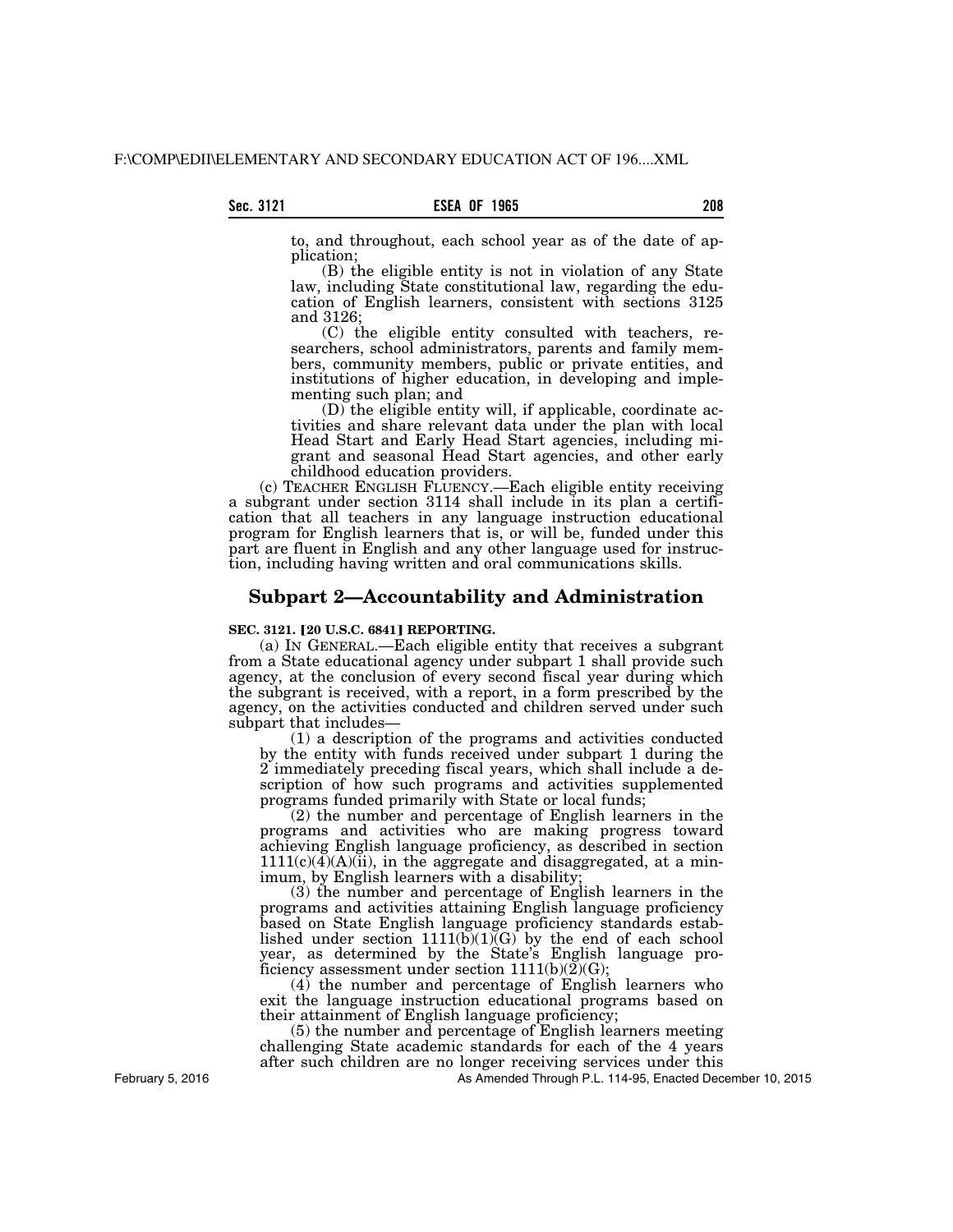## **209 Sec. 3122 ESEA OF 1965**

part, in the aggregate and disaggregated, at a minimum, by English learners with a disability;

(6) the number and percentage of English learners who have not attained English language proficiency within 5 years of initial classification as an English learner and first enrollment in the local educational agency; and

(7) any other information that the State educational agency may require.

(b) USE OF REPORT.—A report provided by an eligible entity under subsection (a) shall be used by the entity and the State educational agency for improvement of programs and activities under this part.

(c) SPECIAL RULE FOR SPECIALLY QUALIFIED AGENCIES.—Each specially qualified agency receiving a grant under subpart 1 shall provide the reports described in subsection (a) to the Secretary subject to the same requirements as apply to eligible entities providing such evaluations to State educational agencies under such subsection.

## **SEC. 3122. [20 U.S.C. 6843] BIENNIAL REPORTS.**

(a) STATES.—Based upon the reports provided to a State educational agency under section 3121, each such agency that receives a grant under this part shall prepare and submit every second year to the Secretary a report on programs and activities carried out by the State educational agency under this part and the effectiveness of such programs and activities in improving the education provided to English learners.

(b) SECRETARY.—Every second year, the Secretary shall prepare and submit to the Committee on Education and the Workforce of the House of Representatives and the Committee on Health, Education, Labor, and Pensions of the Senate a report—

(1) on programs and activities carried out to serve English learners under this part, and the effectiveness of such programs and activities in improving the academic achievement and English proficiency of English learners;

(2) on the types of language instruction educational programs used by local educational agencies or eligible entities receiving funding under this part to teach English learners;

(3) containing a critical synthesis of data reported by eligible entities to States under section 3121(a);

(4) containing a description of technical assistance and other assistance provided by State educational agencies under section  $3111(b)(2)(D)$ ;

(5) containing an estimate of the number of certified or licensed teachers working in language instruction educational programs and educating English learners, and an estimate of the number of such teachers that will be needed for the succeeding 5 fiscal years;

(6) containing the findings of the most recent evaluation related to English learners carried out under section 8601;

(7) containing the number of programs or activities, if any, that were terminated because the entities carrying out the programs or activities were not able to reach program goals;

As Amended Through P.L. 114-95, Enacted December 10, 2015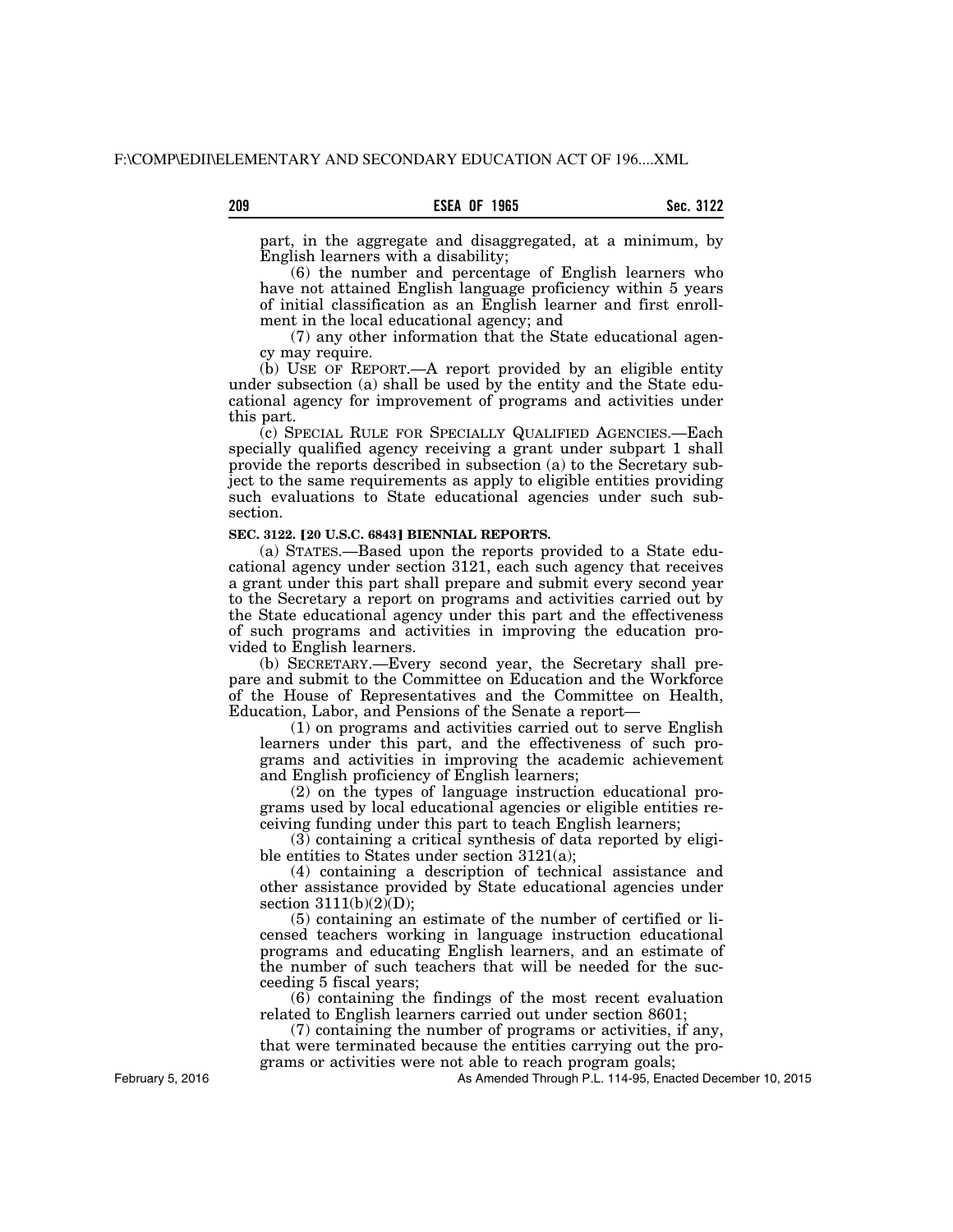## **Sec. 3123 ESEA OF 1965 210**

(8) containing the number of English learners served by eligible entities receiving funding under this part who were transitioned out of language instruction educational programs funded under this part; and

(9) containing other information gathered from the evaluations from specially qualified agencies and other reports submitted to the Secretary under this part when applicable.

# **SEC. 3123. [20 U.S.C. 6844] COORDINATION WITH RELATED PROGRAMS.**

In order to maximize Federal efforts aimed at serving the educational needs of English learners, the Secretary shall coordinate and ensure close cooperation with other entities carrying out programs serving language-minority and English learners that are administered by the Department and other agencies. The Secretary shall report to the Congress on parallel Federal programs in other agencies and departments.

## **SEC. 3124. [20 U.S.C. 6845] RULES OF CONSTRUCTION.**

Nothing in this part shall be construed—

(1) to prohibit a local educational agency from serving English learners simultaneously with children with similar educational needs, in the same educational settings where appropriate;

(2) to require a State or a local educational agency to establish, continue, or eliminate any particular type of instructional program for English learners; or

 $(3)$  to limit the preservation or use of Native American languages.

### **SEC. 3125. [20 U.S.C. 6846] LEGAL AUTHORITY UNDER STATE LAW.**

Nothing in this part shall be construed to negate or supersede State law, or the legal authority under State law of any State agency, State entity, or State public official, over programs that are under the jurisdiction of the State agency, entity, or official.

#### **SEC. 3126.** ø**20 U.S.C. 6847**¿ **CIVIL RIGHTS.**

Nothing in this part shall be construed in a manner inconsistent with any Federal law guaranteeing a civil right.

#### **SEC. 3127. [20 U.S.C. 6848] PROGRAMS FOR NATIVE AMERICANS AND PUERTO RICO.**

Notwithstanding any other provision of this part, programs authorized under this part that serve Native American (including Native American Pacific Islander) children and children in the Commonwealth of Puerto Rico may include programs of instruction, teacher training, curriculum development, evaluation, and assessment designed for Native American children learning and studying Native American languages and children of limited Spanish proficiency, except that an outcome of programs serving such children shall be increased English proficiency among such children.

#### **SEC. 3128. [20 U.S.C. 6849] PROHIBITION.**

In carrying out this part, the Secretary shall neither mandate nor preclude the use of a particular curricular or pedagogical approach to educating English learners.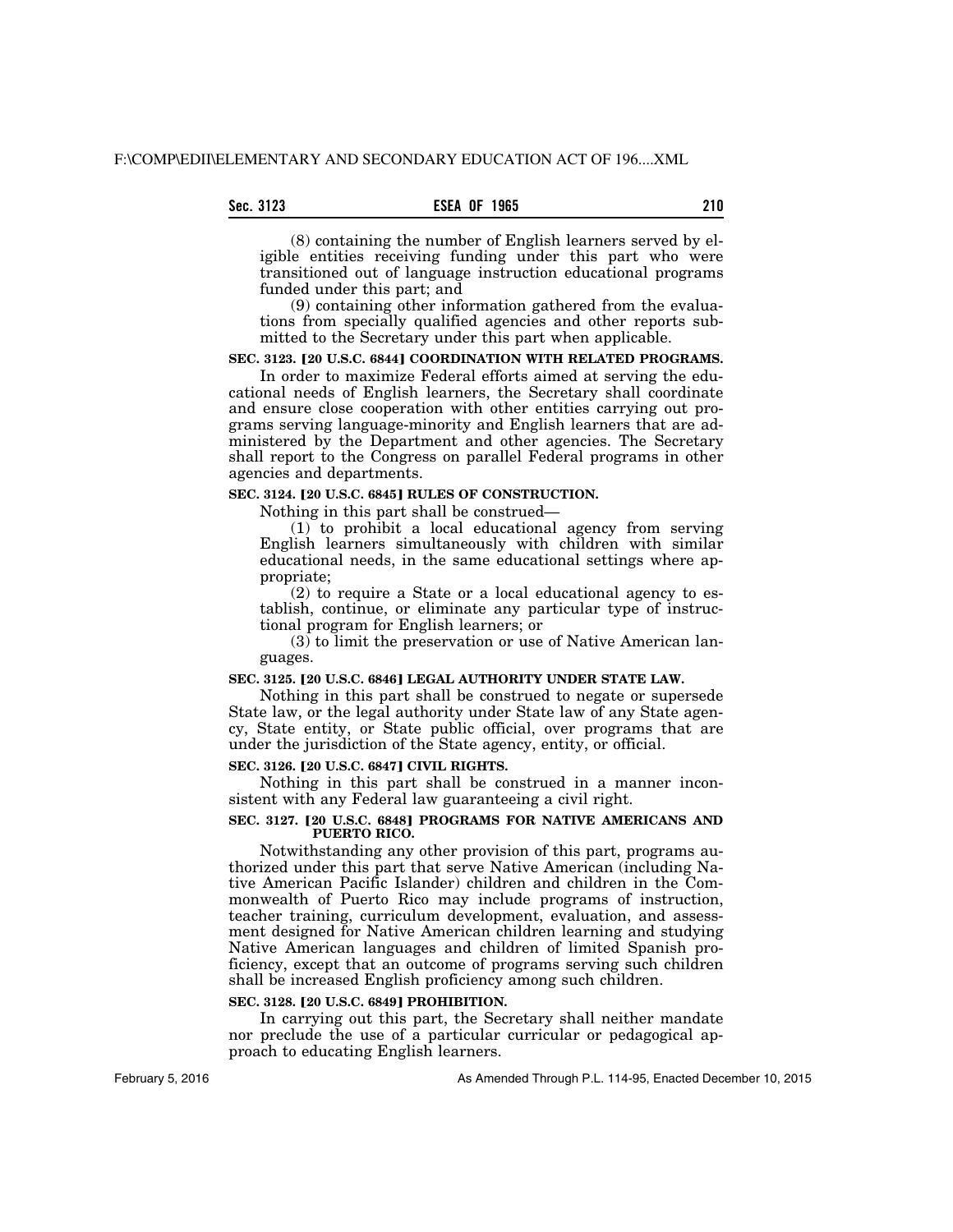## **211 Sec. 3201 ESEA OF 1965**

# **Subpart 3—National Activities**

### **SEC. 3131. [20 U.S.C. 6861] NATIONAL PROFESSIONAL DEVELOPMENT PROJECT.**

The Secretary shall use funds made available under section  $3111(c)(1)(C)$  to award grants on a competitive basis, for a period of not more than 5 years, to institutions of higher education or public or private entities with relevant experience and capacity (in consortia with State educational agencies or local educational agencies) to provide for professional development activities that will improve classroom instruction for English learners and assist educational personnel working with English learners to meet high professional standards, including standards for certification and licensure as teachers who work in language instruction educational programs or serve English learners. Grants awarded under this section may be used—

(1) for effective preservice or inservice professional development programs that will improve the qualifications and skills of educational personnel involved in the education of English learners, including personnel who are not certified or licensed and educational paraprofessionals, and for other activities to increase teacher and school leader effectiveness in meeting the needs of English learners;

(2) for the development of curricula or other instructional strategies appropriate to the needs of the consortia participants involved;

(3) to support strategies that strengthen and increase parent, family, and community member engagement in the education of English learners;

(4) to develop, share, and disseminate effective practices in the instruction of English learners and in increasing the student academic achievement of English learners, such as through the use of technology-based programs;

(5) in conjunction with other Federal need-based student financial assistance programs, for financial assistance, and costs related to tuition, fees, and books for enrolling in courses required to complete the degree involved, to meet certification or licensing requirements for teachers who work in language instruction educational programs or serve English learners; and

(6) as appropriate, to support strategies that promote school readiness of English learners and their transition from early childhood education programs, such as Head Start or State-run preschool programs, to elementary school programs.

# **PART B—GENERAL PROVISIONS**

## **SEC. 3201. [20 U.S.C. 7011] DEFINITIONS.**

Except as otherwise provided, in this title:

 $(1)$  CHILD.—The term "child" means any individual aged 3 through 21.

 $(2)$  COMMUNITY-BASED ORGANIZATION.—The term "commu-

nity-based organization'' means a private nonprofit organiza-

As Amended Through P.L. 114-95, Enacted December 10, 2015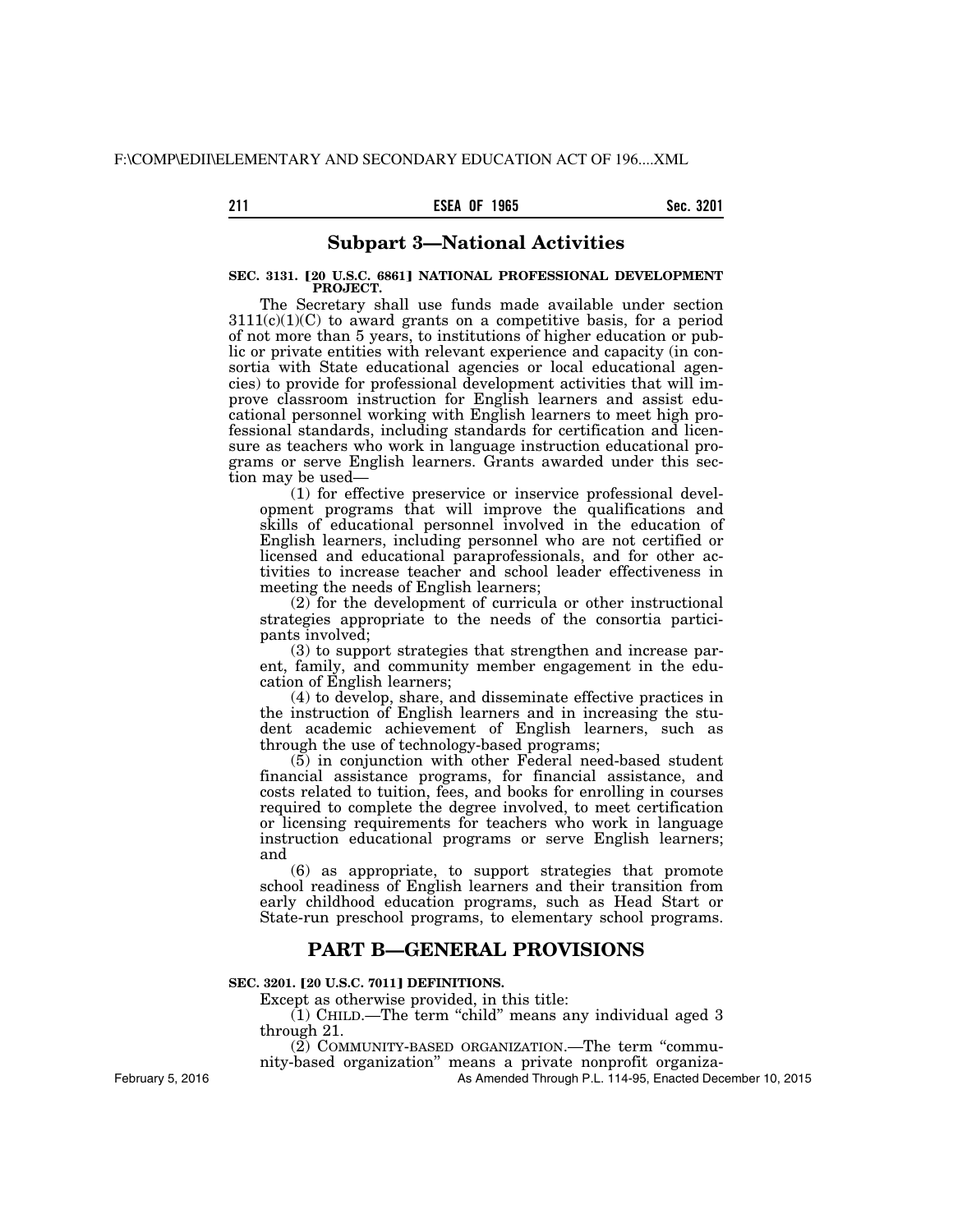tion of demonstrated effectiveness, Indian tribe, or tribally sanctioned educational authority, that is representative of a community or significant segments of a community and that provides educational or related services to individuals in the community. Such term includes a Native Hawaiian or Native American Pacific Islander native language educational organization.

(3) ELIGIBLE ENTITY.—The term ''eligible entity'' means—

(A) one or more local educational agencies; or

(B) one or more local educational agencies, in consortia or collaboration with an institution of higher education, educational service agency, community-based organization, or State educational agency.

(4) ENGLISH LEARNER WITH A DISABILITY.—The term "English learner with a disability" means an English learner who is also a child with a disability, as that term is defined in section 602 of the Individuals with Disabilities Education Act.

(5) IMMIGRANT CHILDREN AND YOUTH.—The term ''immigrant children and youth'' means individuals who—

(A) are aged 3 through 21;

(B) were not born in any State; and

(C) have not been attending one or more schools in any one or more States for more than 3 full academic years.

(6) INDIAN TRIBE.—The term ''Indian tribe'' means any Indian tribe, band, nation, or other organized group or community, including any Native village or Regional Corporation or Village Corporation as defined in or established pursuant to the Alaska Native Claims Settlement Act, that is recognized as eligible for the special programs and services provided by the United States to Indians because of their status as Indians.

(7) LANGUAGE INSTRUCTION EDUCATIONAL PROGRAM.—The term "language instruction educational program" means an instruction course—

(A) in which an English learner is placed for the purpose of developing and attaining English proficiency, while meeting challenging State academic standards; and

(B) that may make instructional use of both English and a child's native language to enable the child to develop and attain English proficiency, and may include the participation of English proficient children if such course is designed to enable all participating children to become proficient in English and a second language.

(8) NATIVE AMERICAN AND NATIVE AMERICAN LANGUAGE.— The terms ''Native American'' and ''Native American language'' shall have the meanings given such terms in section 103 of the Native American Languages Act.

(9) NATIVE HAWAIIAN OR NATIVE AMERICAN PACIFIC IS-LANDER NATIVE LANGUAGE EDUCATIONAL ORGANIZATION.—The term ''Native Hawaiian or Native American Pacific Islander native language educational organization'' means a nonprofit organization with—

As Amended Through P.L. 114-95, Enacted December 10, 2015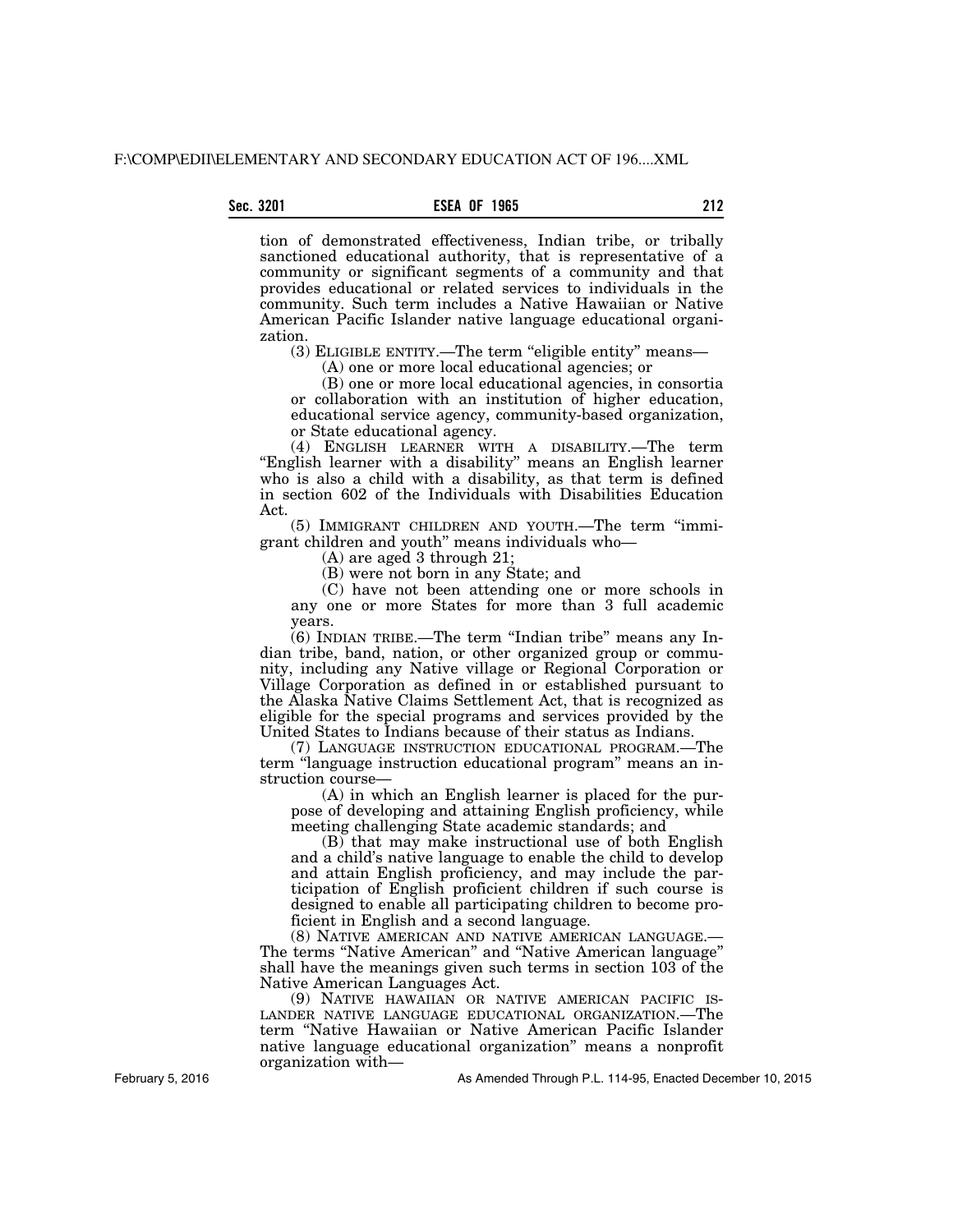## **213 Sec. 3202 ESEA OF 1965**

(A) a majority of its governing board and employees consisting of fluent speakers of the traditional Native American languages used in the organization's educational programs; and

(B) not less than 5 years successful experience in providing educational services in traditional Native American languages.

(10) NATIVE LANGUAGE.—The term ''native language'', when used with reference to an individual of limited English proficiency, means—

(A) the language normally used by such individual; or

(B) in the case of a child or youth, the language normally used by the parents of the child or youth.

(11) PARAPROFESSIONAL.—The term ''paraprofessional'' means an individual who is employed in a preschool, elementary school, or secondary school under the supervision of a certified or licensed teacher, including individuals employed in language instruction educational programs, special education, and migrant education.

(12) SPECIALLY QUALIFIED AGENCY.—The term ''specially qualified agency'' means an eligible entity in a State whose State educational agency—

(A) does not participate in a program under subpart 1 of part A for a fiscal year; or

(B) submits a plan (or any amendment to a plan) that the Secretary, after reasonable notice and opportunity for a hearing, determines does not satisfy the requirements of such subpart.

(13) STATE.—The term ''State'' means each of the 50 States, the District of Columbia, and the Commonwealth of Puerto Rico.

(14) TRIBALLY SANCTIONED EDUCATIONAL AUTHORITY.—The term "tribally sanctioned educational authority" means-

(A) any department or division of education operating within the administrative structure of the duly constituted governing body of an Indian tribe; and

(B) any nonprofit institution or organization that is—

(i) chartered by the governing body of an Indian tribe to operate a school described in section 3112(a) or otherwise to oversee the delivery of educational services to members of the tribe; and

(ii) approved by the Secretary for the purpose of carrying out programs under subpart 1 of part A for individuals served by a school described in section 3112(a).

#### **SEC. 3202. [20 U.S.C. 7013] NATIONAL CLEARINGHOUSE.**

(a) IN GENERAL.—The Secretary shall establish and support the operation of a National Clearinghouse for English Language Acquisition and Language Instruction Educational Programs, which shall collect, analyze, synthesize, and disseminate information about language instruction educational programs for English learners, and related programs. The National Clearinghouse shall—

February 5, 2016

As Amended Through P.L. 114-95, Enacted December 10, 2015